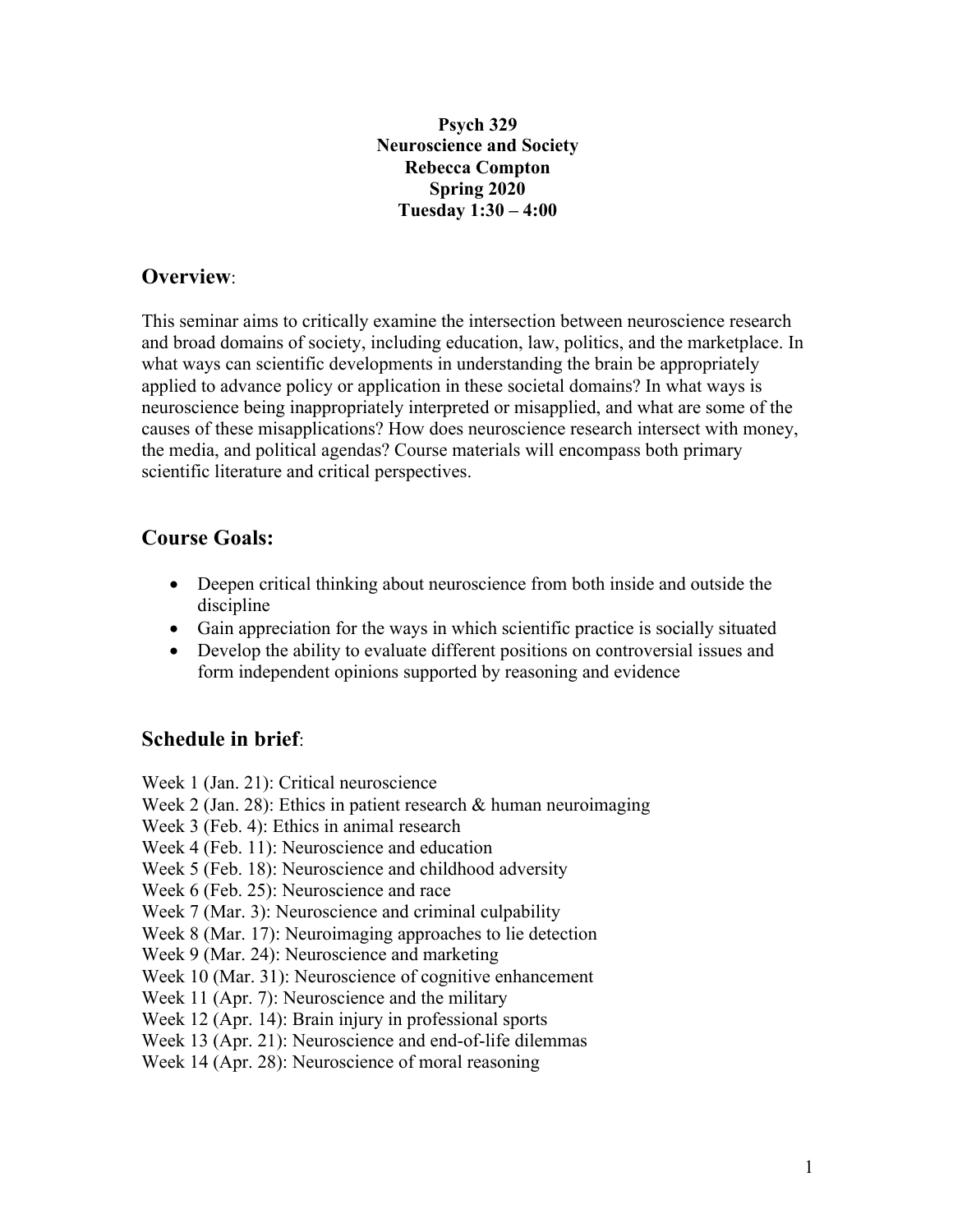# **Grading requirements and expectations:**

20% discussion questions for each class period

- Students will be expected to submit an original discussion question based on the reading by noon the day before the seminar meets. These student-generated DQs will be compiled, distributed to other students in class, and used to guide discussion during the class period. The DQs should be brief (1-3 sentences) and can focus on any aspect of the reading that the student thinks would stimulate discussion by the class.
- DQs will be graded on a 3-point basis (3 points = original/insightful;  $2 =$ satisfactory;  $1 =$  shows little evidence of reflection on reading).
- Each student is allowed one "opt-out" (week with no DQ submitted); 12 expected in total

30% participation in discussion

- 15% Leading discussion for one assigned class period. During this class period, the student will be responsible for preparing the sheet of DQs, guiding other students through discussion of the reading using the DQs, and contributing additional ideas and materials for discussion (e.g., handout, activity, video). Discussion leading will be graded on normal 4.0 scale.
- 15% Active oral participation in all other class periods. Participation for the semester will be graded on 3-point scale:  $3 =$  consistently engaged and reflective;  $2$  = generally good but inconsistently engaged, or reflections are not consistently pertinent or clearly expressed; 1 = not much contribution to discussion.

20% empirical article presentation

- Class presentation of a primary research article pertaining to the day's topic, which other students have not read. Presentations should be about 15 minutes long, and should use slides to summarize the key aims, methods, results, and conclusions, and then relate the findings conceptually and critically to the day's topic. Grading will be on the normal 4.0 scale.
- Article choice should be communicated to the professor for approval by (at the latest) the Thursday prior to presentation.

30% final project

- In-depth analysis of an issue in the intersection of neuroscience and society that was not fully covered in class.
- Requires engagement with primary research literature as well as synthesis and critique from a societal perspective.
- Approximately 12-15 pages, graded on normal 4.0 scale
- Due at the end of finals period.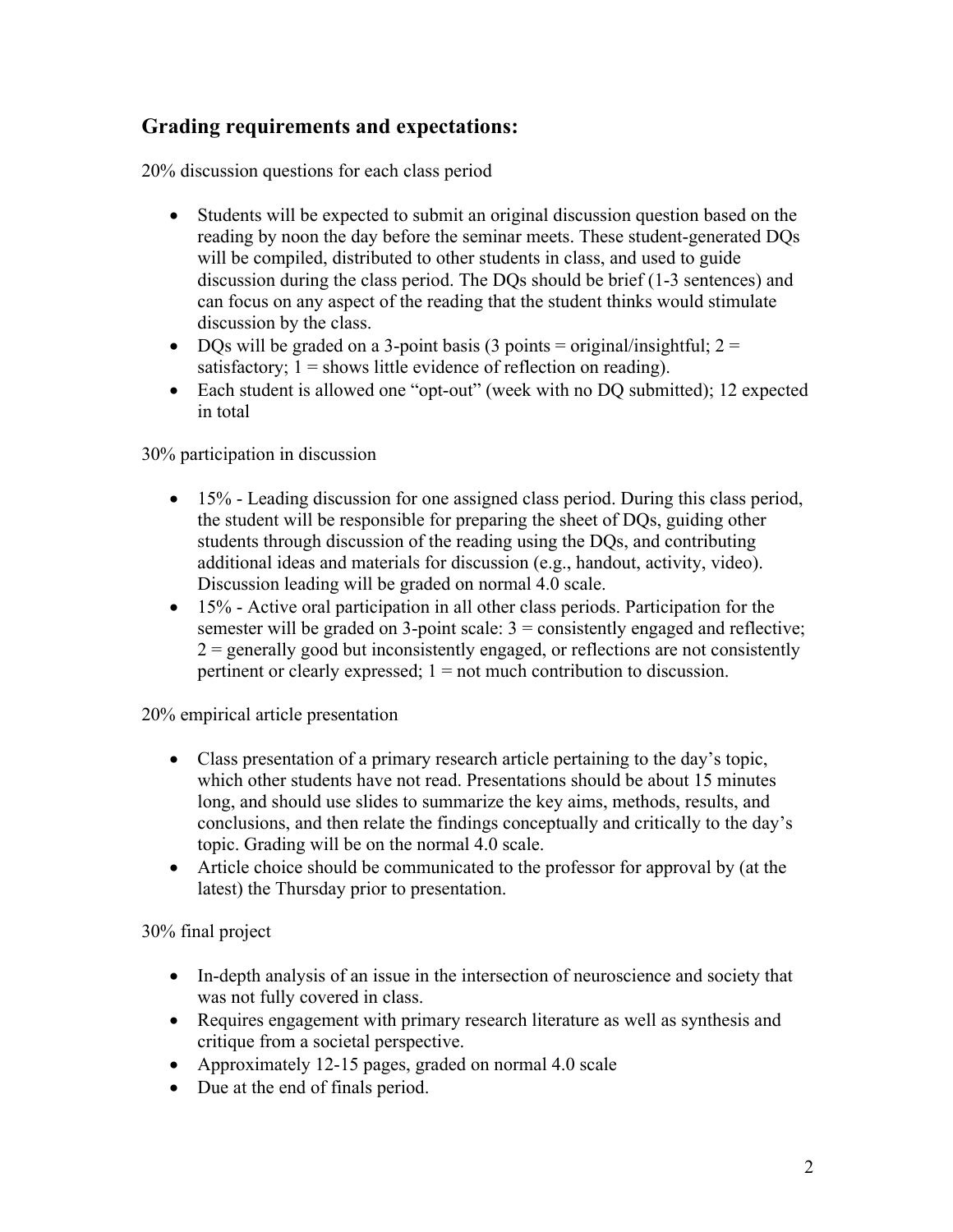## **Assigned readings:**

### Week 1 (Jan. 21): Critical neuroscience

Choudhury, S., & Slaby, J. (2016). Introduction: Critical neuroscience—between lifeworld and laboratory. In *Critical neuroscience: A handbook of the social and cultural contexts of neuroscience*. Wiley. [excerpts]

Week 2 (Jan. 28): Ethics in patient research & human neuroimaging

Corkin, S. (2013). *Permanent present tense: The unforgettable life of the amnesic patient, H.M.* New York: Basic Books. [prologue, Ch. 13, epilogue]

Dittrich, L. (2016, August 3). The brain that couldn't remember: The untold story of the fight over the legacy of "H.M."—the patient who revolutionized memory. *New York Times Magazine*.

Illes, J., & Bird, S. J. (2006). Neuroethics: a modern context for ethics in neuroscience. *Trends in Neurosciences*, *29*(9), 511-517.

Wardlaw, J. M., O'Connell, G., Shuler, K., DeWilde, J., Haley, J., Escobar, O., ... & Schafer, B. (2011). "Can it read my mind?" What do the public and experts think of the current (mis)uses of neuroimaging? *PloS ONE*, *6*(10), e25829.

Racine, E., Bar-Ilan, O., & Illes, J. (2010). fMRI in the public eye. In M.J. Farah, Ed., *Neuroethics: An Introduction with Readings*. MIT Press.

Week 3 (Feb. 4): Ethics in animal research

Regan, T. (2001). Ethical theory and animals. *Defending Animal Rights*. Urbana, IL: University of Illinois Press.

Gluck, J.P. (2016). *Voracious Science & Vulnerable Animals: A Primate Scientist's Ethical Journey*. Chicago: University of Chicago Press. [excerpts]

Stangroom, J. (2005). Animal experimentation, ethics, and medical research: In conversation with Colin Blakemore. *What Scientists Think*. London: Routledge.

Marris, E. (2006). Grey matters: Many scientists have nuanced views on animal research. *Nature*, *444*, 808-810.

Week 4 (Feb. 11): Neuroscience and education

Sigman, M., Peña, M., Goldin, A. P., & Ribeiro, S. (2014). Neuroscience and education: Prime time to build the bridge. *Nature Neuroscience*, *17*(4), 497-502. Cuthbert, A.S. (2015). Neuroscience and education–an incompatible relationship. *Sociology Compass*, *9*(1), 49-61.

- Dougherty, M.R., & Robey, A. (2018). Neuroscience and education: A bridge astray? *Current Directions in Psychological Science*, *27(6)*, 401-406.
- Howard-Jones, P. A. (2014). Neuroscience and education: myths and messages. *Nature Reviews Neuroscience*, *15*(12), 817-824.

Hook, C. J., & Farah, M. J. (2013). Neuroscience for educators: what are they seeking, and what are they finding? *Neuroethics*, *6*(2), 331-341.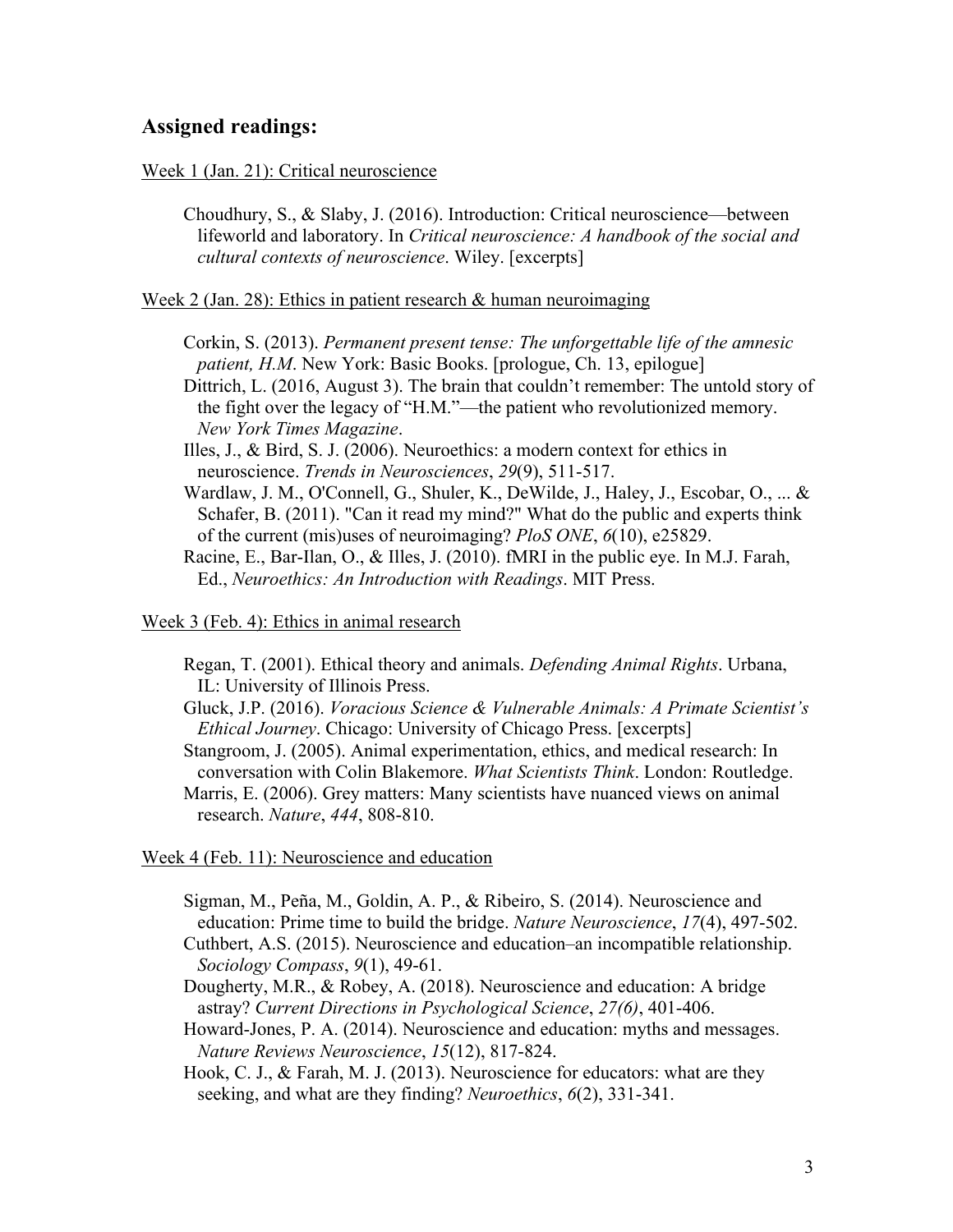### Week 5 (Feb. 18): Neuroscience and childhood adversity

- Farah, M.J. (2018). Socioeconomic status and the brain: Prospects for neuroscienceinformed policy. *Nature Reviews Neuroscience*, *19*, 428-438.
- McLaughlin, K.A., Weissman, D., & Bitran, D. (2019). Childhood adversity and neural development: A systematic review. *Annual Review of Developmental Psychology*, in press.
- Hair, N. L., Hanson, J. L., Wolfe, B. L., & Pollak, S. D. (2015). Association of child poverty, brain development, and academic achievement. *JAMA Pediatrics*, *169*(9), 822-829.
- Nelson, C. A., Zeanah, C. H., Fox, N. A., Marshall, P. J., Smyke, A. T., & Guthrie, D. (2007). Cognitive recovery in socially deprived young children: The Bucharest Early Intervention Project. *Science*, *318*(5858), 1937-1940.

#### Week 6 (Feb. 25): Neuroscience and race

- Kubota, J. T., Banaji, M. R., & Phelps, E. A. (2012). The neuroscience of race. *Nature Neuroscience*, *15*(7), 940-948.
- Amodio, D. M. (2014). The neuroscience of prejudice and stereotyping. *Nature Reviews Neuroscience*, *15*(10), 670-682.
- Malinowska, J. K. (2016). Cultural neuroscience and the category of race: the case of the other-race effect. *Synthese*, *193*(12), 3865-3887.
- Isamah, N., Faison, W., Payne, M. E., MacFall, J., Steffens, D. C., Beyer, J. L., ... & Taylor, W. D. (2010). Variability in frontotemporal brain structure: the importance of recruitment of African Americans in neuroscience research. *PloS One*, *5*(10), e13642.
- Bai, J., et al. (2012). Population differences in brain morphology and microstructure among Chinese, Malay, and Indian neonates. *PLoS One*, *7*(10), e47816.

### Week 7 (Mar. 3): Neuroscience and criminal culpability

- Jones, O. D., et al. (2014). Law and neuroscience. *Journal of Neuroscience*, *33*(45), 17624-17630.
- Meynen, G. (2013). A neurolaw perspective on psychiatric assessments of criminal responsibility: decision-making, mental disorder, and the brain. *International Journal of Law and Psychiatry*, *36*(2), 93–99.
- Schweitzer, N. J., & Saks, M. J. (2011). Neuroimage evidence and the insanity defense. *Behavioral Sciences & The Law*, *29*(4), 592-607.
- Buckholtz, J. W., & Faigman, D. L. (2014). Promises, promises for neuroscience and law. *Current Biology*, *24*(18), R861-R867.
- Morse, S.J. (2010). Brain Overclaim Syndrome and criminal responsibility: A diagnostic note. In M.J. Farah, Ed., *Neuroethics: An Introduction with Readings*. MIT Press.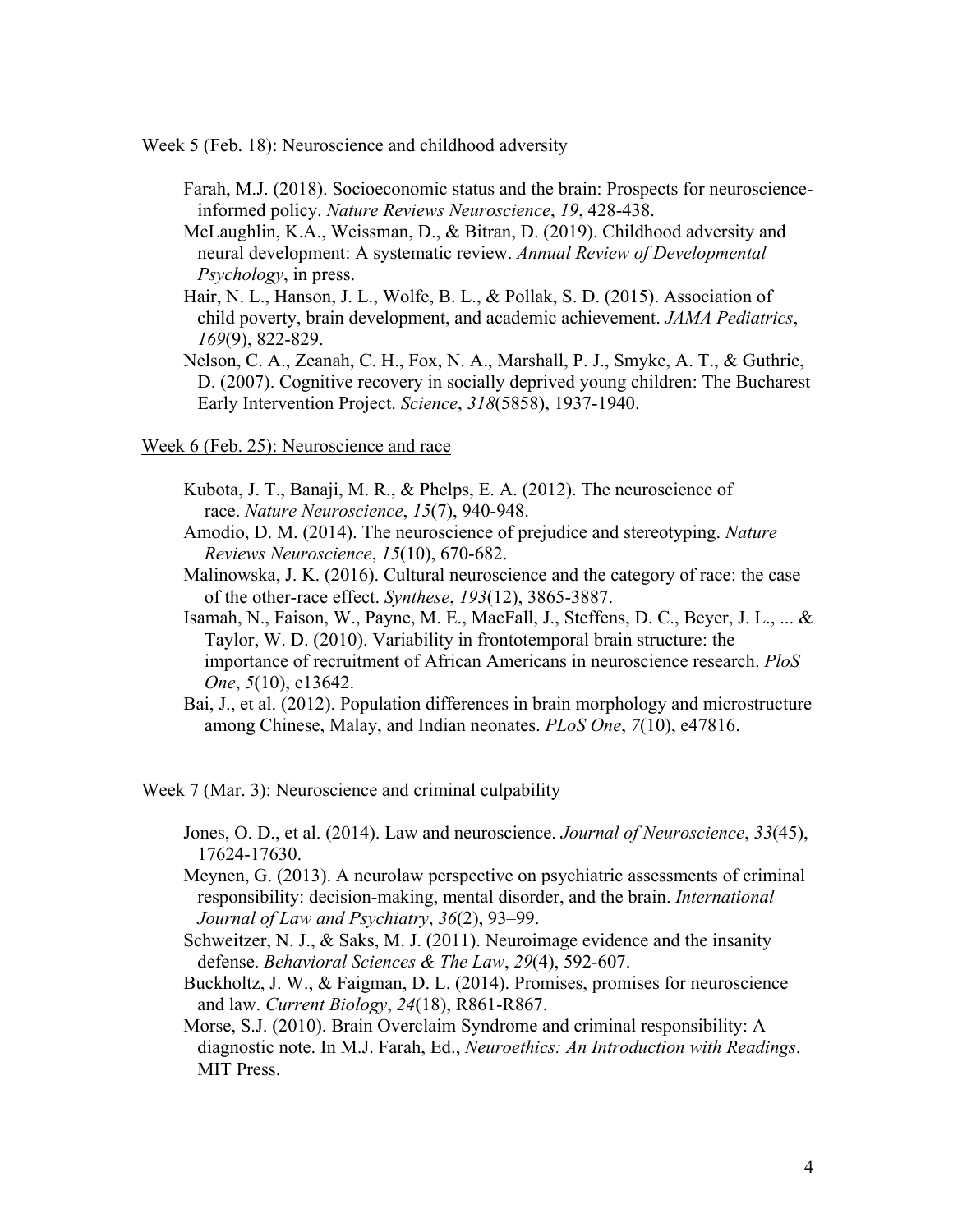## **SPRING BREAK**

#### Week 8 (Mar. 17): Neuroimaging approaches to lie detection

Farah, M. J., Hutchinson, J. B., Phelps, E. A., & Wagner, A. D. (2014). Functional MRI-based lie detection: Scientific and societal challenges. *Nature Reviews Neuroscience*, *15*(2), 123-131.

Kozel, F. A., et al. (2009). Functional MRI detection of deception after committing a mock sabotage crime. *Journal of Forensic Sciences*, *54*(1), 220-231.

Langleben, D. D., & Moriarty, J. C. (2013). Using brain imaging for lie detection: Where science, law, and policy collide. *Psychology, Public Policy, and Law*, *19*(2), 222-234.

Week 9 (Mar. 24): Neuroscience and marketing

- Ariely, D., & Berns, G. S. (2010). Neuromarketing: the hope and hype of neuroimaging in business. *Nature Reviews Neuroscience*, *11*(4), 284-292.
- Chancellor, B., & Chatterjee, A. (2011). Brain branding: When neuroscience and commerce collide. *AJOB Neuroscience*, *2*(4), 18-27.
- Plassmann, H., O'Doherty, J., & Rangel, A. (2007). Orbitofrontal cortex encodes willingness to pay in everyday economic transactions. *Journal of Neuroscience*, *27*(37), 9984-9988.
- Plassmann, H., Venkatraman, V., Huettel, S., & Yoon, C. (2015). Consumer neuroscience: applications, challenges, and possible solutions. *Journal of Marketing Research*, *52*(4), 427-435.

Week 10 (Mar. 31): Neuroscience and cognitive enhancement

- Chatterjee, A. (2007). Cosmetic neurology and cosmetic surgery: parallels, predictions, and challenges. *Cambridge Quarterly of Healthcare Ethics*, *16*(02), 129-137.
- Coffman, B. A., Clark, V. P., & Parasuraman, R. (2014). Battery powered thought: Enhancement of attention, learning, and memory in healthy adults using transcranial direct current stimulation. *Neuroimage*, *85*, 895-908.
- Hamilton, R., Messing, S., & Chatterjee, A. (2011). Rethinking the thinking cap: Ethics of neural enhancement using noninvasive brain stimulation. *Neurology*, *76*(2), 187-193.
- Iuculano, T., & Kadosh, R. C. (2013). The mental cost of cognitive enhancement. *Journal of Neuroscience*, *33(10)*, 4482-4486.
- Smith, M. E., & Farah, M. J. (2011). Are prescription stimulants "smart pills"? The epidemiology and cognitive neuroscience of prescription stimulant use by normal healthy individuals. *Psychological Bulletin*, *137*(5), 717.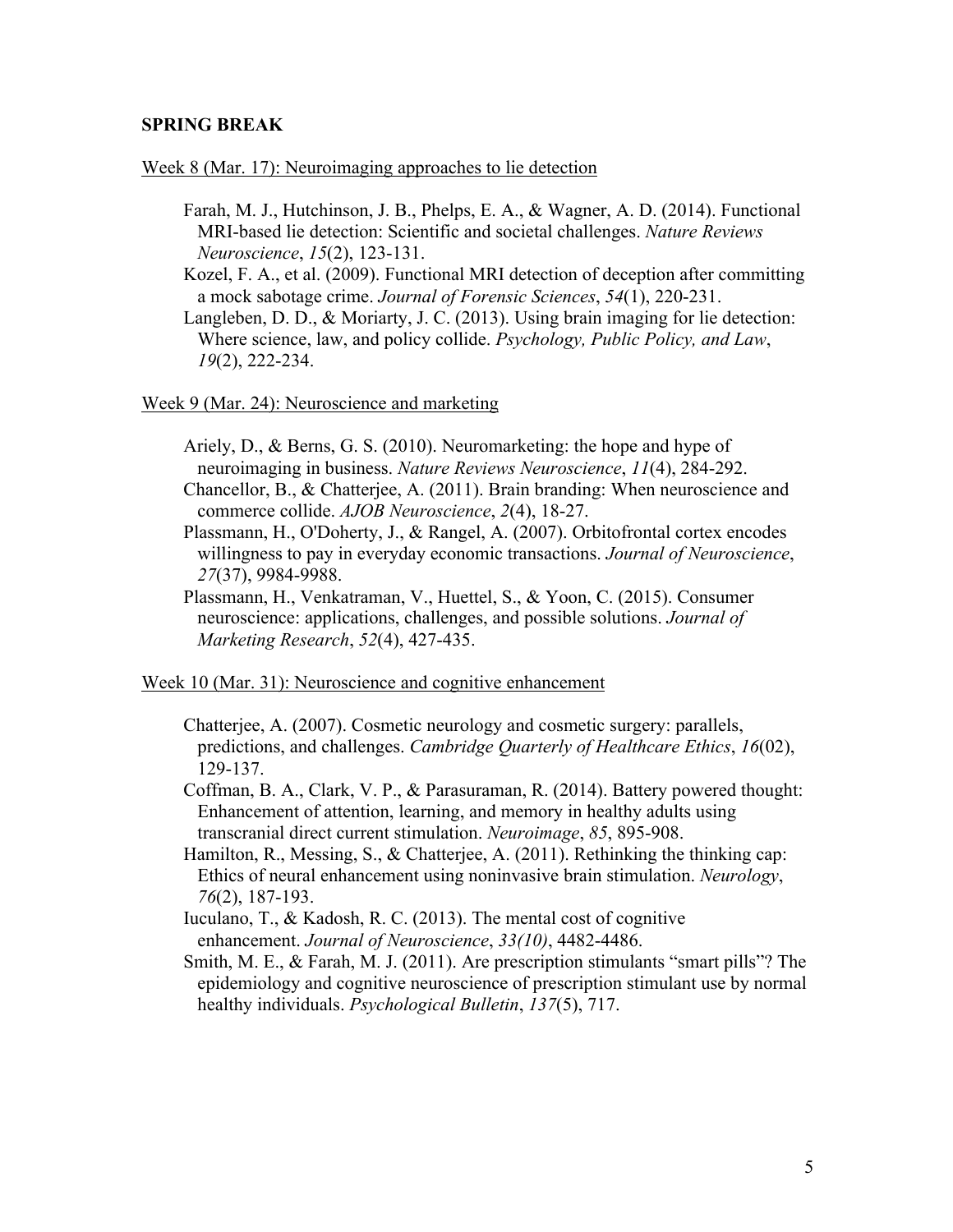Week 11 (Apr. 7): Neuroscience and the military

- Huang, J.Y., & Kosal, M.E. (2008). The security impact of the neurosciences. *Bulletin of the Atomic Scientists, 20*.
- Miranda, R. A., et al. (2015). DARPA-funded efforts in the development of novel brain–computer interface technologies. *Journal of Neuroscience Methods*, *244*, 52-67.
- Tennison, M. N., & Moreno, J. D. (2012). Neuroscience, ethics, and national security: the state of the art. *PLoS Biology*, *10*, e1001289.
- Tracey, I., & Flower, R. (2014). The warrior in the machine: Neuroscience goes to war. *Nature Reviews Neuroscience*, *16*(3), 825-834.
- Moreno, J.D. (2012). *Mind wars: Brain science and the military in the twenty-first century.* Bellevue Literary Press*.* [excerpts]

### Week 12 (Apr. 14): Head injury in professional sports

- Fainaru-Wada, M., & Fainaru, S. (2013). *League of denial: The NFL, concussions, and the battle for truth*. Three Rivers Press. [excerpts]
- Mez, J., Daneshvar, D. H., Kiernan, P. T., Abdolmohammadi, B., Alvarez, V. E., Huber, B. R., ... & Cormier, K. A. (2017). Clinicopathological evaluation of chronic traumatic encephalopathy in players of American football. *Jama*, *318*(4), 360-370.
- Lehman, E. J., et al. (2012). Neurodegenerative causes of death among retired National Football League players. *Neurology*, *79*, 1970-1974.
- Seichepine, D. R., et al. (2013). Profile of self-reported problems with executive functioning in college and professional football players. *Journal of Neurotrauma*, *30*, 1299-1304.

#### Week 13 (Apr. 21): Neuroscience and end-of-life dilemmas

- Laureys, S. (2010). Death, unconsciousness, and the brain. In M.J. Farah, Ed., *Neuroethics: An Introduction with Readings*. MIT Press.
- Bruno, M. A., Gosseries, O., Ledoux, D., Hustinx, R., & Laureys, S. (2011). Assessment of consciousness with electrophysiological and neurological imaging techniques. *Current Opinion in Critical Care*, *17*, 146-151.
- Demertzi, A., Soddu, A., & Laureys, S. (2013). Consciousness supporting networks. *Current Opinion in Neurobiology*, *23*, 239-244.
- Owen, A. M., & Coleman, M. R. (2008). Functional neuroimaging of the vegetative state. *Nature Reviews Neuroscience, 9,* 235–243.
- Owen, A. M., Coleman, M. R., Boly, M., Davis, M. H., Laureys, S., & Pickard, J. D. (2006). Detecting awareness in the vegetative state. *Science, 313,* 1402.